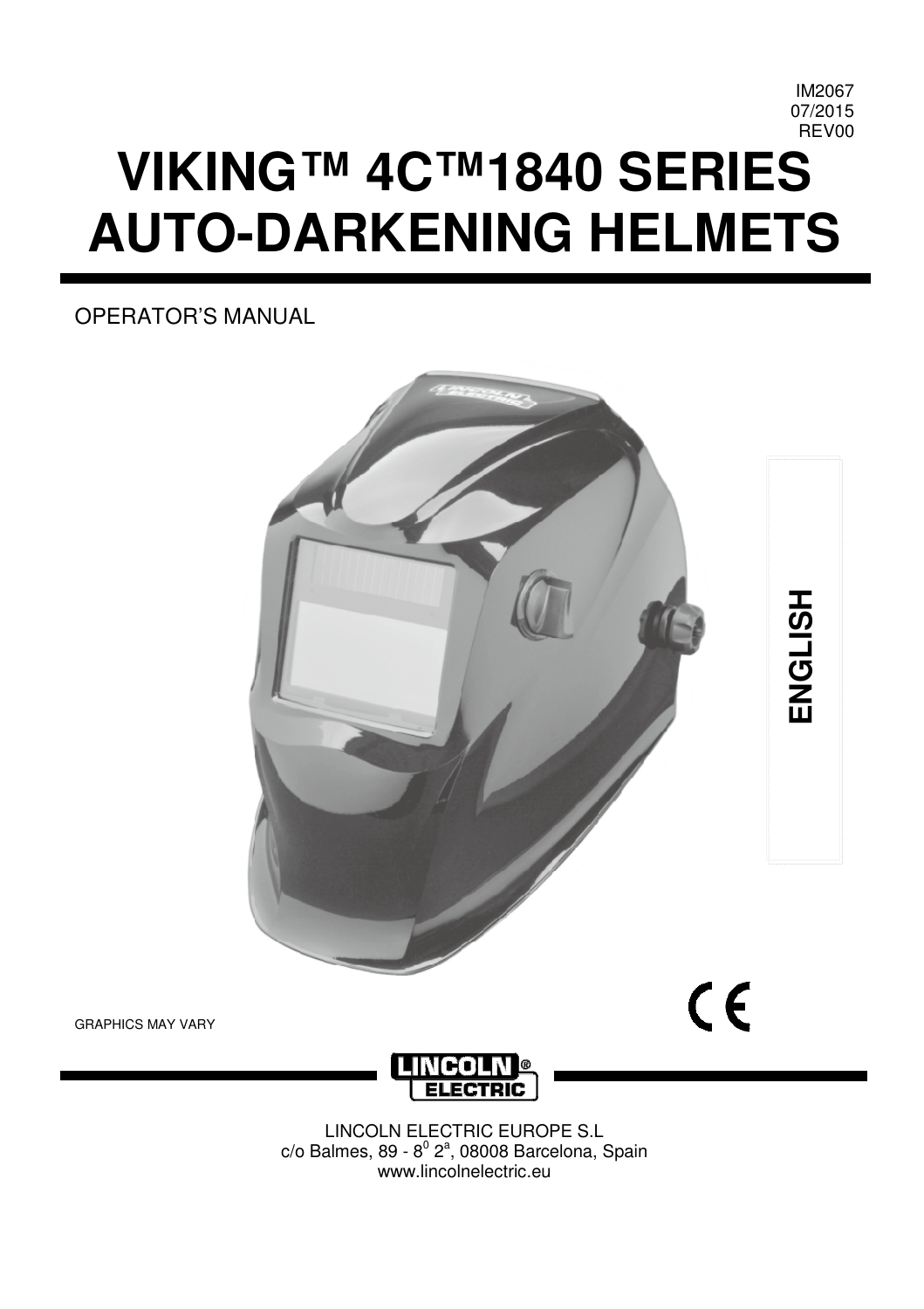

Declaration of conformity

# $\zeta$ **15**

## **Lincoln Electric Europe**

Declares that the welding helmets:

Viking 1840 Series

conform to the following directives:

## **89/686 EWG**

and has been designed in compliance with the following standards:

## **EN 379, EN 166, EN 175**

City Cer

<sup>th</sup> June 2015 Pietro Terranova Accessories Product Manager EMEA Lincoln Electric Europe S.L, c/o Balmes,  $89 - 8^{\circ}2^{a}$ , 08008 Barcelona, Spain

12/05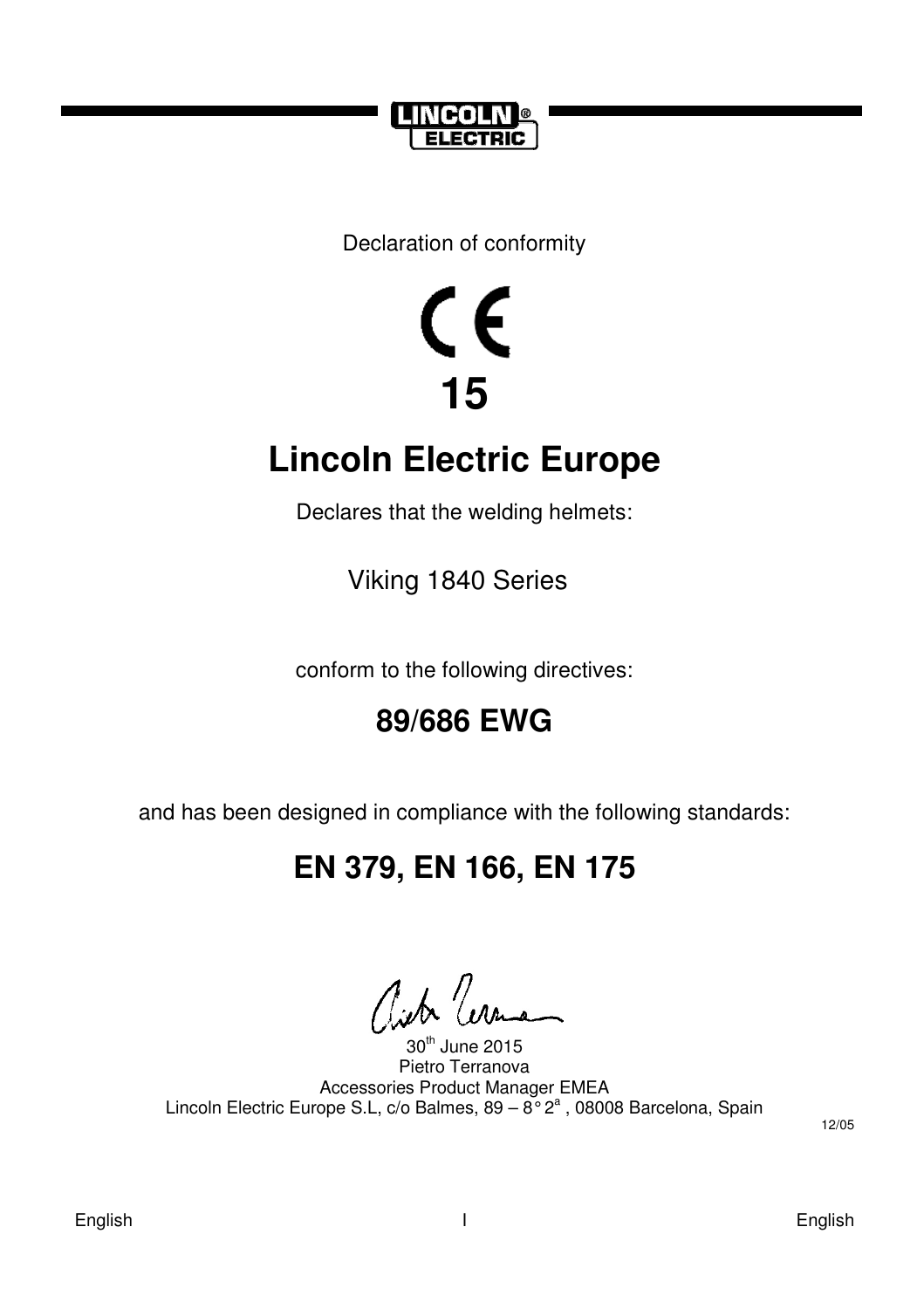## **LINGOLN®**

THANKS! For having choosen the QUALITY of the Lincoln Electric products.

- Please Examine Package and Equipment for Damage. Claims for material  $\bullet$ damaged in shipment must be notified immediately to the dealer.
- For future reference record in the table below your equipment identification  $\bullet$ information. Model Name, Code & Serial Number can be found on the machine rating plate.

|                         | Model Name:           |  |  |
|-------------------------|-----------------------|--|--|
|                         |                       |  |  |
|                         |                       |  |  |
|                         |                       |  |  |
|                         |                       |  |  |
|                         |                       |  |  |
|                         | Code & Serial number: |  |  |
|                         |                       |  |  |
|                         |                       |  |  |
|                         |                       |  |  |
|                         |                       |  |  |
|                         |                       |  |  |
|                         |                       |  |  |
| Date & Where Purchased: |                       |  |  |
|                         |                       |  |  |
|                         |                       |  |  |
|                         |                       |  |  |
|                         |                       |  |  |

## **ENGLISH INDEX**

12/05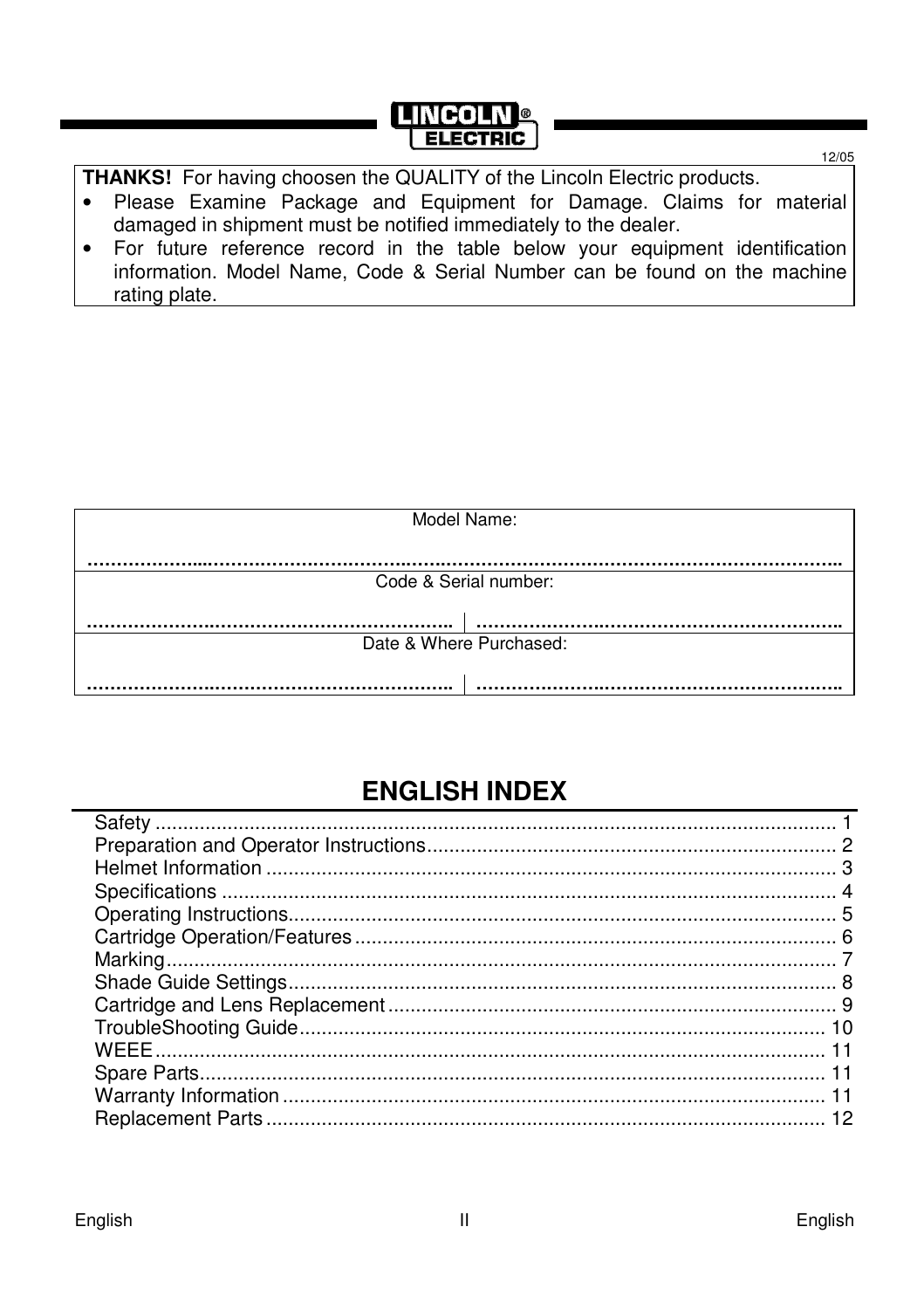

This equipment must be used by qualified personnel. Be sure that all installation, operation, maintenance and repair procedures are performed only by qualified person. Read and understand this manual before operating this equipment. Failure to follow the instructions in this manual could cause serious personal injury, loss of life, or damage to this equipment. Read and understand the following explanations of the warning symbols. Lincoln Electric is not responsible for damages caused by improper installation, improper care or abnormal operation.

| WARNING: This symbol indicates that instructions must be followed to avoid<br>serious personal injury, loss of life, or damage to this equipment. Protect<br>yourself and others from possible serious injury or death.                                                                                                                     |
|---------------------------------------------------------------------------------------------------------------------------------------------------------------------------------------------------------------------------------------------------------------------------------------------------------------------------------------------|
| READ AND UNDERSTAND INSTRUCTIONS: Read and understand this<br>manual before operating this equipment. Arc welding can be hazardous.<br>Failure to follow the instructions in this manual could cause serious personal<br>injury, loss of life, or damage to this equipment.                                                                 |
| ELECTRIC SHOCK CAN KILL: Welding equipment generates high voltages.<br>Do not touch the electrode, work clamp, or connected work pieces when this<br>equipment is on. Insulate yourself from the electrode, work clamp, and<br>connected work pieces.                                                                                       |
| ELECTRICALLY POWERED EQUIPMENT: Turn off input power using the<br>disconnect switch at the fuse box before working on this equipment. Ground<br>this equipment in accordance with local electrical regulations.                                                                                                                             |
| ELECTRICALLY POWERED EQUIPMENT: Regularly inspect the input.<br>electrode, and work clamp cables. If any insulation damage exists replace the<br>cable immediately. Do not place the electrode holder directly on the welding<br>table or any other surface in contact with the work clamp to avoid the risk of<br>accidental arc ignition. |
| ELECTRIC AND MAGNETIC FIELDS MAY BE DANGEROUS: Electric current<br>flowing through any conductor creates electric and magnetic fields (EMF).<br>EMF fields may interfere with some pacemakers, and welders having a<br>pacemaker shall consult their physician before operating this equipment.                                             |
| CE COMPLIANCE: This equipment complies with the European Community<br>Directives.                                                                                                                                                                                                                                                           |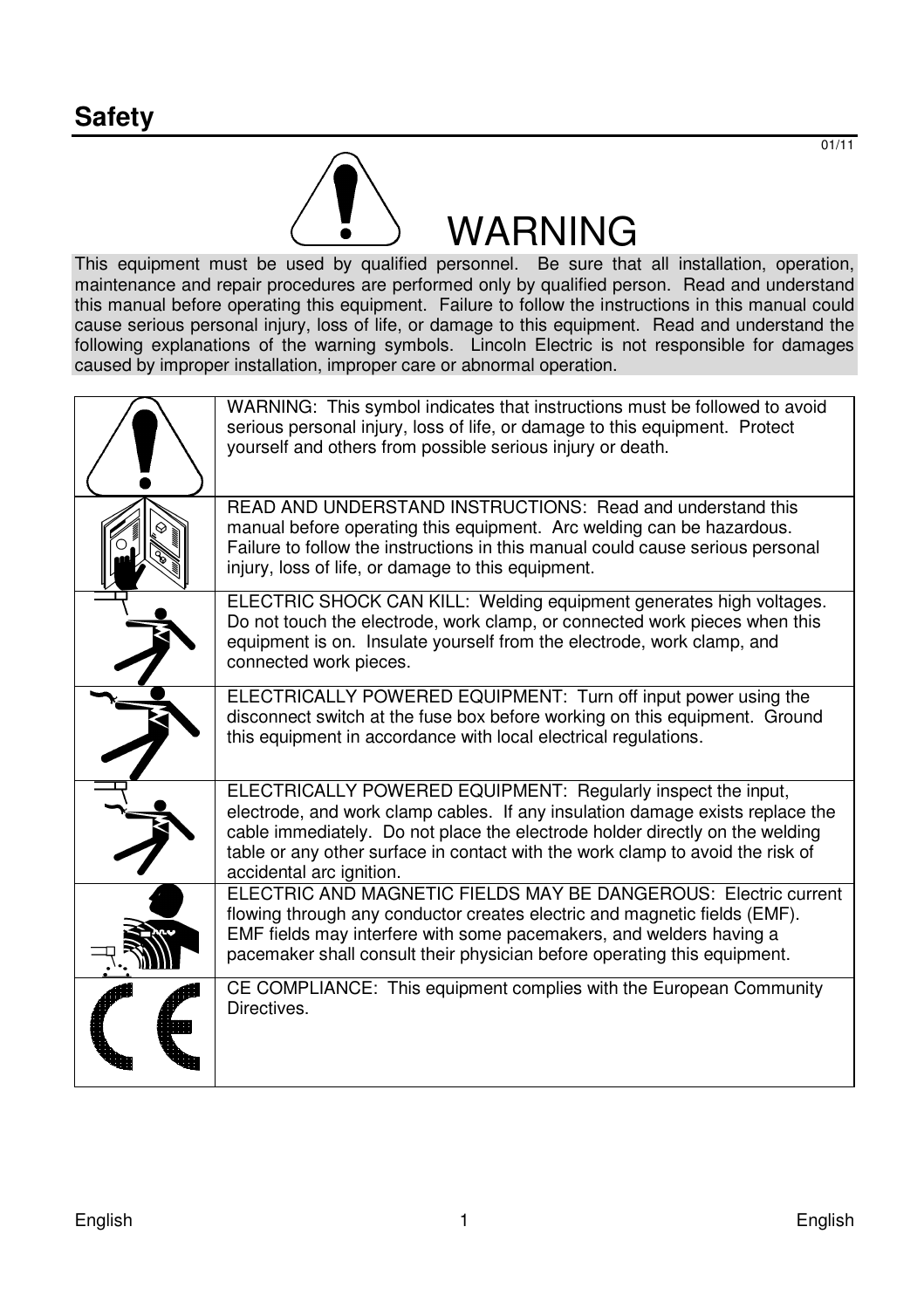| adiation emiss<br>Category 2<br>(EN 12198) | ARTIFICIAL OPTICAL RADIATION: According with the requirements in<br>2006/25/EC Directive and<br>EN 12198 Standard, the equipment is a category 2. It makes mandatory the<br>adoption of Personal Protective Equipments (PPE) having filter with a<br>protection degree up to a maximum of 15, as required by EN169 Standard.                                                                                                                                                                                                                    |
|--------------------------------------------|-------------------------------------------------------------------------------------------------------------------------------------------------------------------------------------------------------------------------------------------------------------------------------------------------------------------------------------------------------------------------------------------------------------------------------------------------------------------------------------------------------------------------------------------------|
|                                            | FUMES AND GASES CAN BE DANGEROUS: Welding may produce fumes<br>and gases hazardous to health. Avoid breathing these fumes and gases. To<br>avoid these dangers the operator must use enough ventilation or exhaust to<br>keep fumes and gases away from the breathing zone.                                                                                                                                                                                                                                                                     |
|                                            | ARC RAYS CAN BURN: Use a shield with the proper filter and cover plates to<br>protect your eyes from sparks and the rays of the arc when welding or<br>observing. Use suitable clothing made from durable flame-resistant material to<br>protect you skin and that of your helpers. Protect other nearby personnel with<br>suitable, non-flammable screening and warn them not to watch the arc nor<br>expose themselves to the arc.                                                                                                            |
|                                            | WELDING SPARKS CAN CAUSE FIRE OR EXPLOSION: Remove fire<br>hazards from the welding area and have a fire extinguisher readily available.<br>Welding sparks and hot materials from the welding process can easily go<br>through small cracks and openings to adjacent areas. Do not weld on any<br>tanks, drums, containers, or material until the proper steps have been taken to<br>insure that no flammable or toxic vapors will be present. Never operate this<br>equipment when flammable gases, vapors or liquid combustibles are present. |
|                                            | WELDED MATERIALS CAN BURN: Welding generates a large amount of<br>heat. Hot surfaces and materials in work area can cause serious burns. Use<br>gloves and pliers when touching or moving materials in the work area.                                                                                                                                                                                                                                                                                                                           |
|                                            | SAFETY MARK: This equipment is suitable for supplying power for welding<br>operations carried out in an environment with increased hazard of electric<br>shock.                                                                                                                                                                                                                                                                                                                                                                                 |

## **Preparation and Operator Instructions**

#### **General**

The welding helmets 1840 ADF secure proper protection of the eyes during welding. They permanently secure protection against UV and IR radiation and sparks not only in clear but in dark condition as well.

- Shade degree of 1840 ADF helmets was matched in such a way to protect your eyes against injury by the welding arc.
- Direct looking at the welding arc is forbidden. Arc rays are very dangerous. They can cause painful conjunctivitis and irreparable changes in your pupil.
- Welding helmets 1840 ADF allow you to observe the welding arc very precisely. You needn't flip it up and down during welding. Both your hands are kept free and because of light weight, the helmet reduces your fatigue and you can gain evident time savings.

#### **WARNING**

#### **Batteries not installed please insert before use.**

When the arc is striking the filter automatically darkens.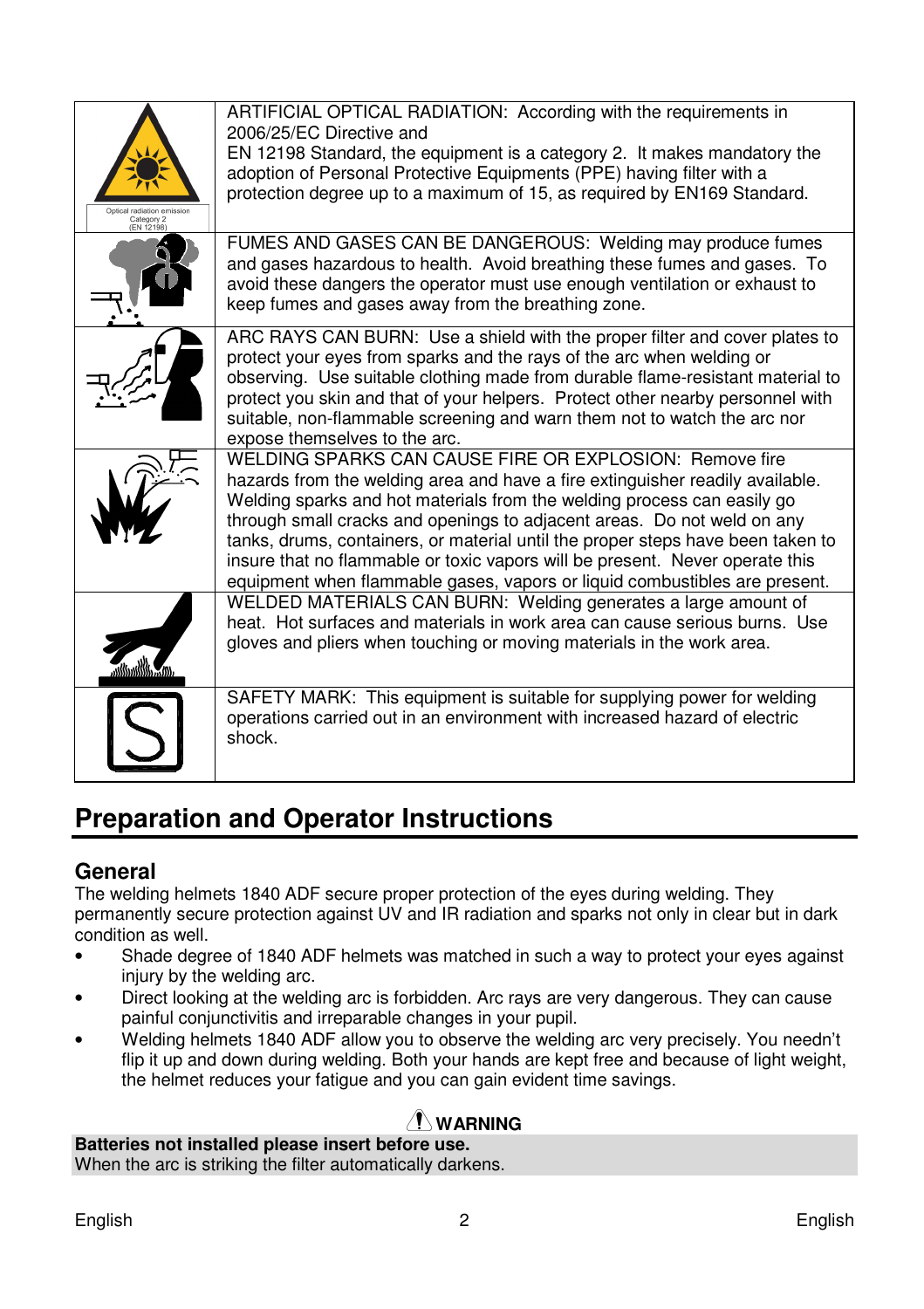#### **Before welding**

- Check the front cover lens and the front lens frame are securely in place.
- Select the shade level you need for your filter setting by the proper knob.
- Adjust headband so that the helmet is seated on the head as low as possible and near to your face. Adjust helmet angle when in the lowered position by turning headgear.
- Check the correct operation of the filter

#### **Special Features**

- Eyes are always protected against ultraviolet and infrared rays, regardless of the shade level.
- The switching time of the filter from dark to clear state can be adjusted manually. By the means of a delay time knob the opening time can be adjusted to fast or slow. Before welding adjust your delay time according to your welding process, in order to protect the eyes against residual light of the afterglow of the work materials. The fastest opening time is set at 0.1 sec.
- You can readjust shading during welding process by changing the setting of the proper knob.

#### **Important Note**

- The helmets are only to be used to protect the eyes and face from radiation and sparks.
- Lincoln Electric does not accept any liability if the helmet is used for another purpose and
- improperly used. Helmets series Viking are not suitable for laser and gas-welding applications.
- Helmet must never be placed on hot surfaces.
- Never open or tamper with the shade filter.
- Protect the filter from liquid and dirty contact.
- Clean the filter surface regularly.
- Always keep sensors and solar cells clean
- Regularly replace the protective lens with Lincoln Electric originals.

#### **WARNING**

- Do not leave the workplace with the helmet lowered in position; a bright light surface could cause the filter darken unexpectedly.
- Helmets should never be used as sunglasses when driving as this could lead to incorrect identification of the color of traffic lights.
- Materials which may come into contact with the wearer's skin could cause allergic reactions to susceptible individuals.
- Eye protectors against high speed particles worn over standard ophthalmic spectacles may transmit impacts, thus creating a hazard to the wearer .

## **Helmet Information**

This Auto-Darkening Welding Helmet will automatically change from a light state (shade DIN4) to a dark state (shade DIN9-13) when arc welding starts.

The filter automatically returns to a light state when the arc stops.

Match your welding application to the shade indicated on the shade chart. (See Page 8)

• Operating temperature: -10 °C ~ 55 °C  $(14 \mathcal{F} \sim 131 \mathcal{F})$ .

• Do not use or open the auto-darkening filter if damaged by shock, vibration or pressure.

• Keep the sensors and solar cell clean. Clean the filter cartridge using a soapy water solution and soft cloth which should be damp but not saturated.

This Auto-Darkening Welding Helmet is designed for use with GMAW, GTAW, MMAW welding, or Plasma Arc and air carbon arc cutting.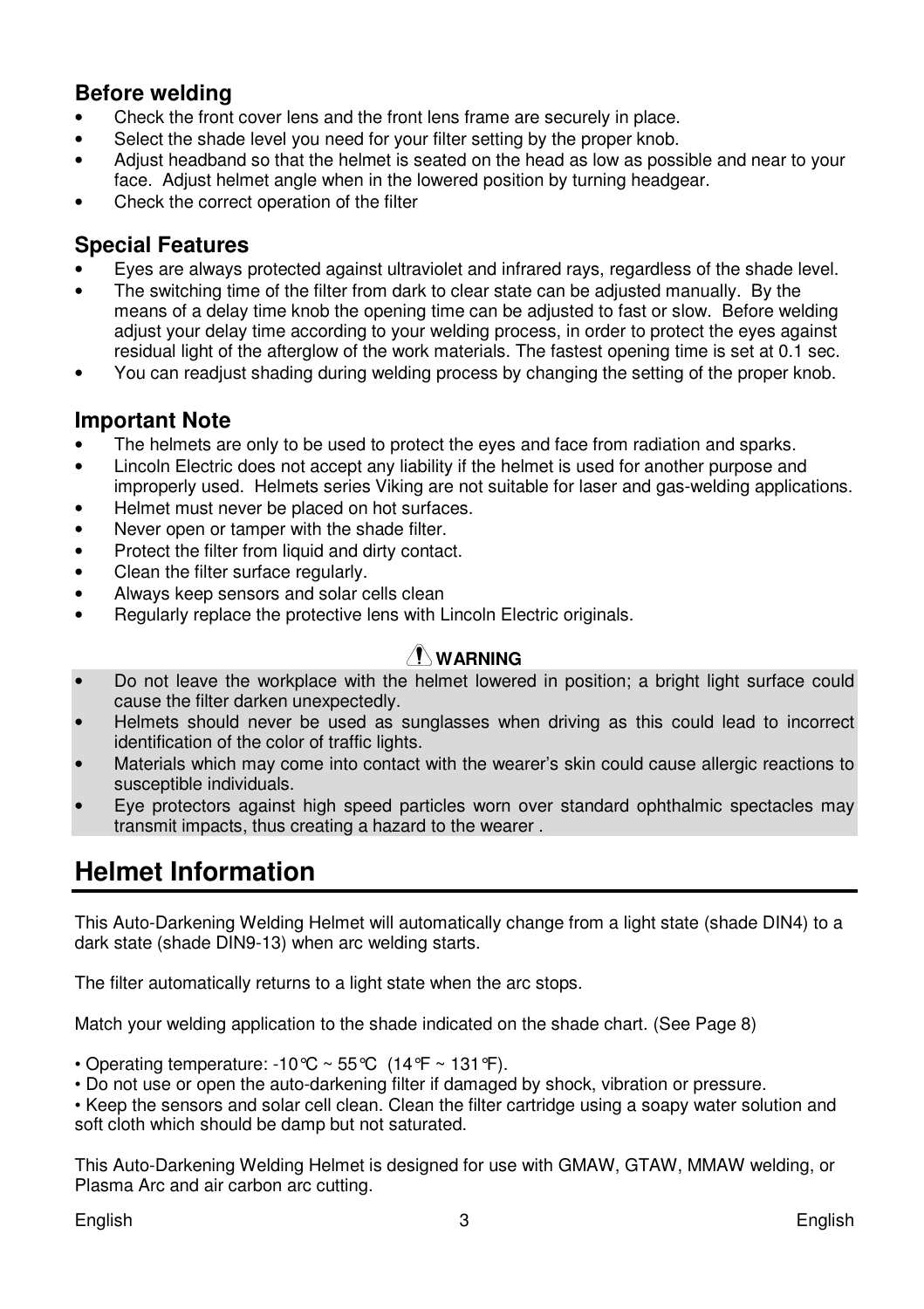The cartridge provides protection from harmful UV and IR radiation, in both dark and light states.

The cartridge contains two sensors to detect the light from the welding arc, resulting in the lens darkening to a selected welding shade.

- Do not use solvents or abrasive cleaning detergent.
- If cover lens is spattered or covered with dirt, it should be replaced immediately.
- Use only replacement parts specified in this manual.
- Do not use the helmet without inside and outside cover lenses properly installed.

## **Specifications**

| Model No.: 1840 ADF |  |  |
|---------------------|--|--|
|                     |  |  |

| <b>Optical Class</b>          | 1/1/1/1                                                                |  |
|-------------------------------|------------------------------------------------------------------------|--|
| <b>LCD Viewing Area</b>       | 96 x 47mm (3.78 x 1.85in.)                                             |  |
| Cartridge size                | 110 x 90mm $(4.33 \times 3.54)$ in.)                                   |  |
| <b>UV/IR Protection</b>       | Up to Shade DIN 13 at all times                                        |  |
| Arc Sensors                   | $\overline{c}$                                                         |  |
| Light State Shade             | DIN <sub>4</sub>                                                       |  |
| Variable Welding Shades       | DIN 9 to 13 and Grind                                                  |  |
| Shade Control                 | External knob - full adjustment                                        |  |
| Power Supply                  | Solar cells with battery assist                                        |  |
| <b>Battery</b>                | CR2450 Lithium battery                                                 |  |
| Power On/Off                  | Fully automatic                                                        |  |
| Light to Dark Switching Time  | $0.00004$ sec. $(1/25,000$ sec.)                                       |  |
| <b>Sensitivity Control</b>    | Variable                                                               |  |
| Delay Control (Dark to Light) | 0.1 sec. min. $\sim$ 1.0 sec. max.                                     |  |
| <b>TIG Rating</b>             | $AC \ge -2$ amps; $DC \ge -2$ amps                                     |  |
| <b>Operating Temperature</b>  | $-10^{\circ}$ C ~ 55 °C (14 °F ~ 131 °F)                               |  |
| Storage Temperature           | $-20^{\circ}$ C ~ 70 $^{\circ}$ C (-4 $^{\circ}$ F ~ 158 $^{\circ}$ F) |  |
| <b>Total Weight</b>           | Black 532.5g (18.8 Oz.)<br>Graphic 552.0g (19.5 Oz.)                   |  |
| Compliance <sup>(1)</sup>     | EN166, EN175, EN379<br>CE, CSA Z94.3, ANSI Z87.1-2010                  |  |

 $<sup>(1)</sup>$  Headgear compliance with ANSI Z87.1 is without sweatband installed.</sup>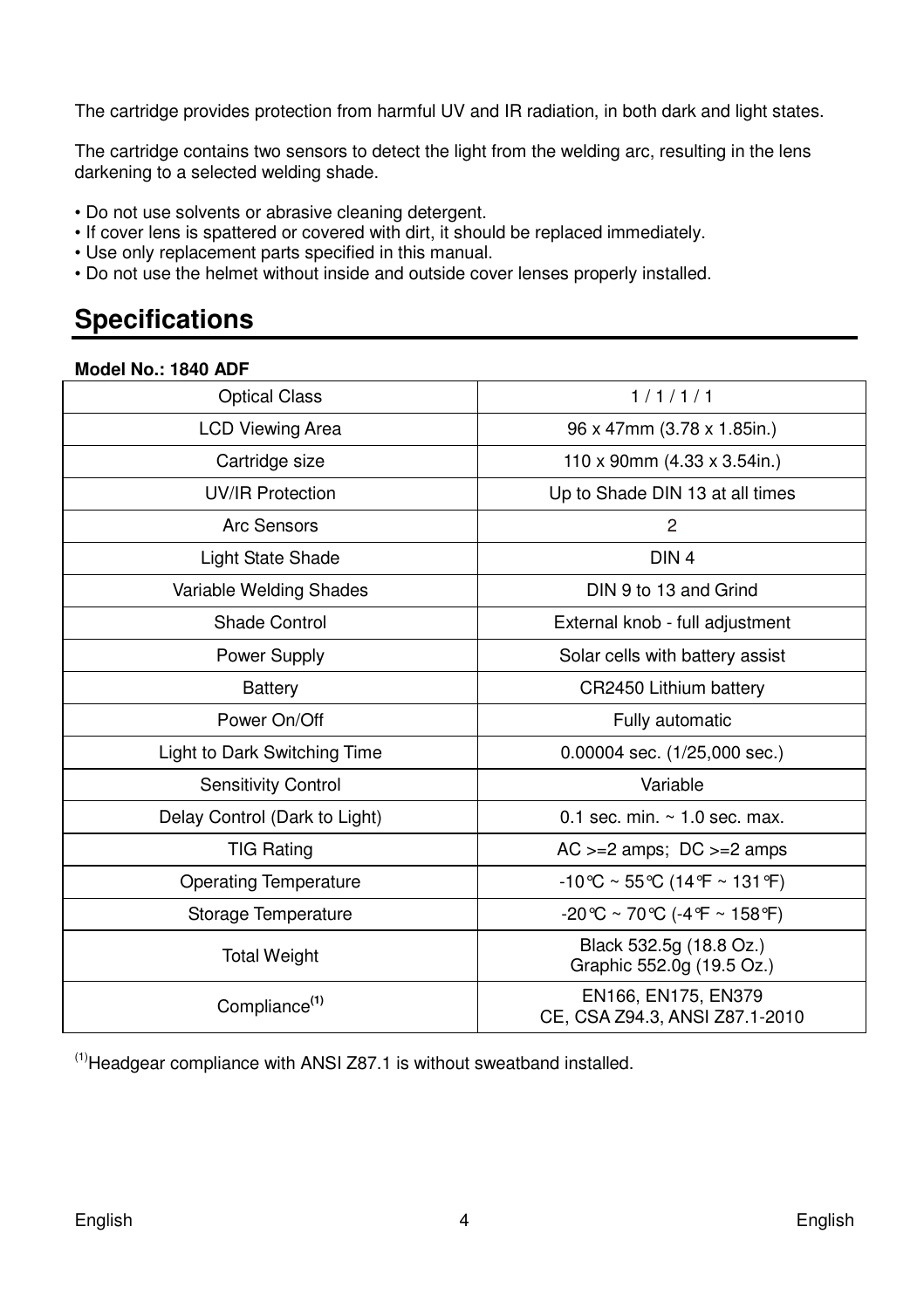#### **Headgear Adjustment**



**HEAD SIZE ADJUSTMENT:** HEADGEAR TIGHTNESS is adjusted by pushing in the Ratchet Knob and turning to adjust for the desired head size. This knob is located at the back of the helmet. **HEADGEAR CROWN ADJUSTMENTS** are made by adjusting for comfort and snapping the pins into the hole to lock securely in place.

**TILT:** Tilt adjustment is located on right side of helmet. Loosen the right headgear tension knob and push the top end of the adjustment lever outward until the lever's Stop Tab clears the notches. Then rotate the lever up or down to the desired tilt position. The Stop will automatically engage again when released locking the helmet into position.

**FORE / AFT ADJUSTMENT:** Adjusts the distance between the user's face and lens. To adjust, loosen the outside tension knobs and slide forward or back to desired position and retighten. **NOTE:** Make sure both sides are equally positioned for proper operation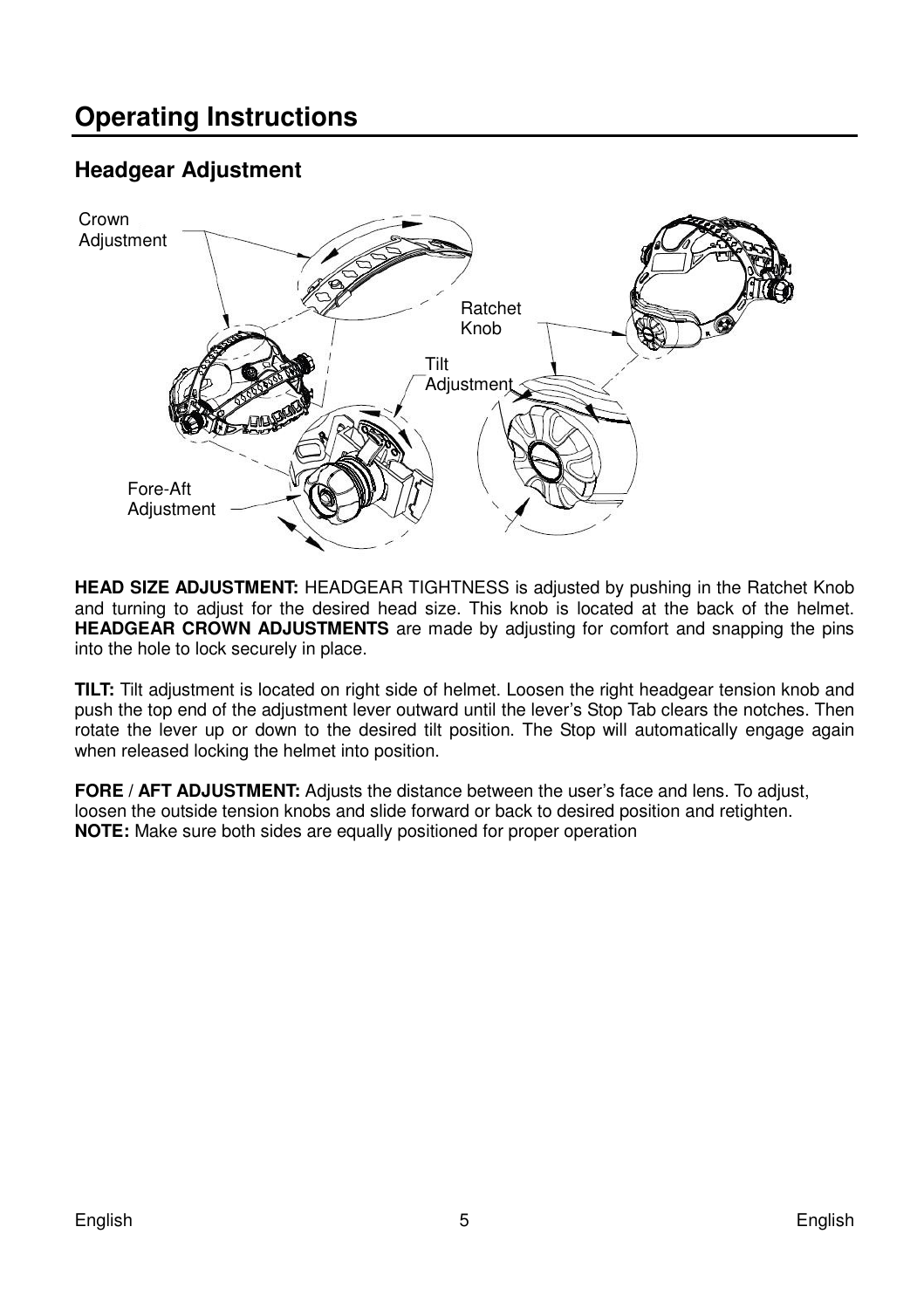## **Cartridge Operation/Features**

#### **Variable Shade Control**

The shade can be adjusted from shade 9 to 13 based upon welding process or application (refer to Shade selection chart on page 8). The variable shade control knob is mounted on the exterior of the helmet shell. **Grind** mode can be selected by rotating the shade control knob counterclockwise till an audible click is heard.

#### **Grind mode is intended for grinding only not for welding.**

#### **Sensitivity Knob**

You can adjust the light sensor by turning the **Sensitivity** knob to the left or right as shown in figure below. Generally, turning the knob all the way to the right, or the **highest** setting, is selected for normal use. When the helmet is used in the presence of excess ambient light or with another welding machine close by, improved helmet performance can be obtained with a **lower** setting turning the knob to the left to reduce the sensitivity.

#### **Delay Time Knob**

This control is designed to protect the welder's eyes from the strong residual rays after welding. Changing the **Delay Time** knob will vary dark to light time between 0.1 second (minimum) to 1.0 second (maximum). Turning the **Delay Time** knob to the left is maximum (1.0 second). This setting is recommended for high amperage applications where the weld puddle is still very bright after the welding arc has ceased and for situations where the filter may be temporarily blocked from seeing the welding arc.

#### **Solar Power**

This helmet is powered by replaceable batteries and solar energy. The battery is located at the top of the ADF cartridge. Replace battery when **LOW BATTERY** light is lit. See the specification chart on page 4 for type of battery required.

#### $\sqrt{N}$  WARNING

#### **Batteries not installed please insert before use.**

The batteries are located at the bottom of the ADF cartridge. Replace batteries when **LOW BATTERY** light is lit. See the specification chart on page 3 for type of batteries required.

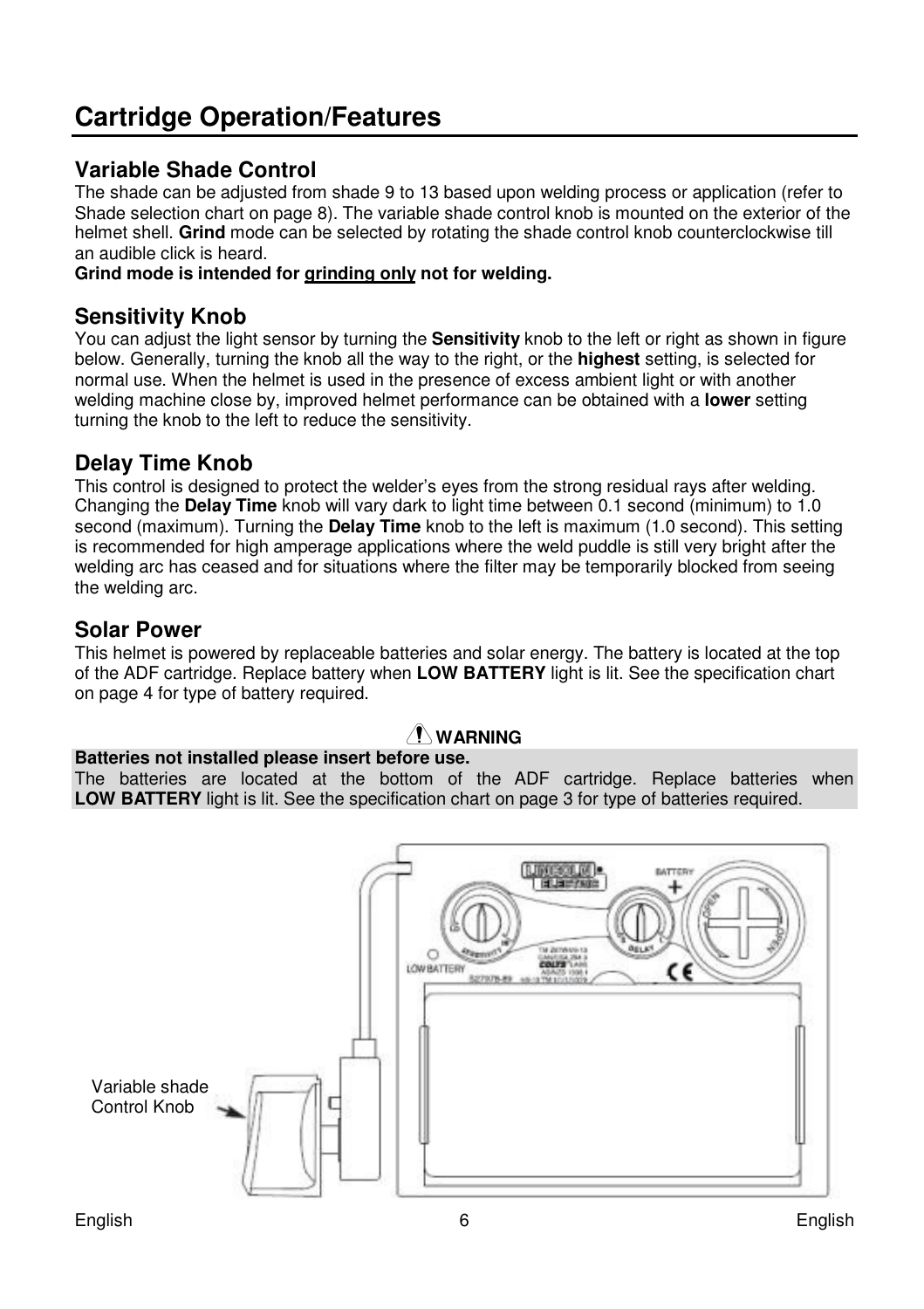### **Marking**

The shell and the auto darkening filter are marked accordingly. Classification for eye and face protection is following EN379, EN175, EN166.

LINCOLN Auto darkening welding helmet 1840 ADF



Marking on front cover lens:<br>"I F B" LE : manufacturer's identification B: resistance to medium energy impact

Marking on Inside cover lens:

"LE 1 B" : LE : manufacturer's identification

1 : optical class

B: resistance to medium energy impact

#### **WARNING**

If protection against high speed particles at extremes of temperature is required then the selected eye-protector should be marked with the letter "T" immediately after the resistance to impact letter. If the impact letter is not followed by the letter "T" then the eye protector shall only be used against high speed particles at room temperature

DIN CERTCO Gesellschaft fuer Konformitaetsbewertung mbH Alboinstrasse 56 12103 Berlin

Notified body number 0196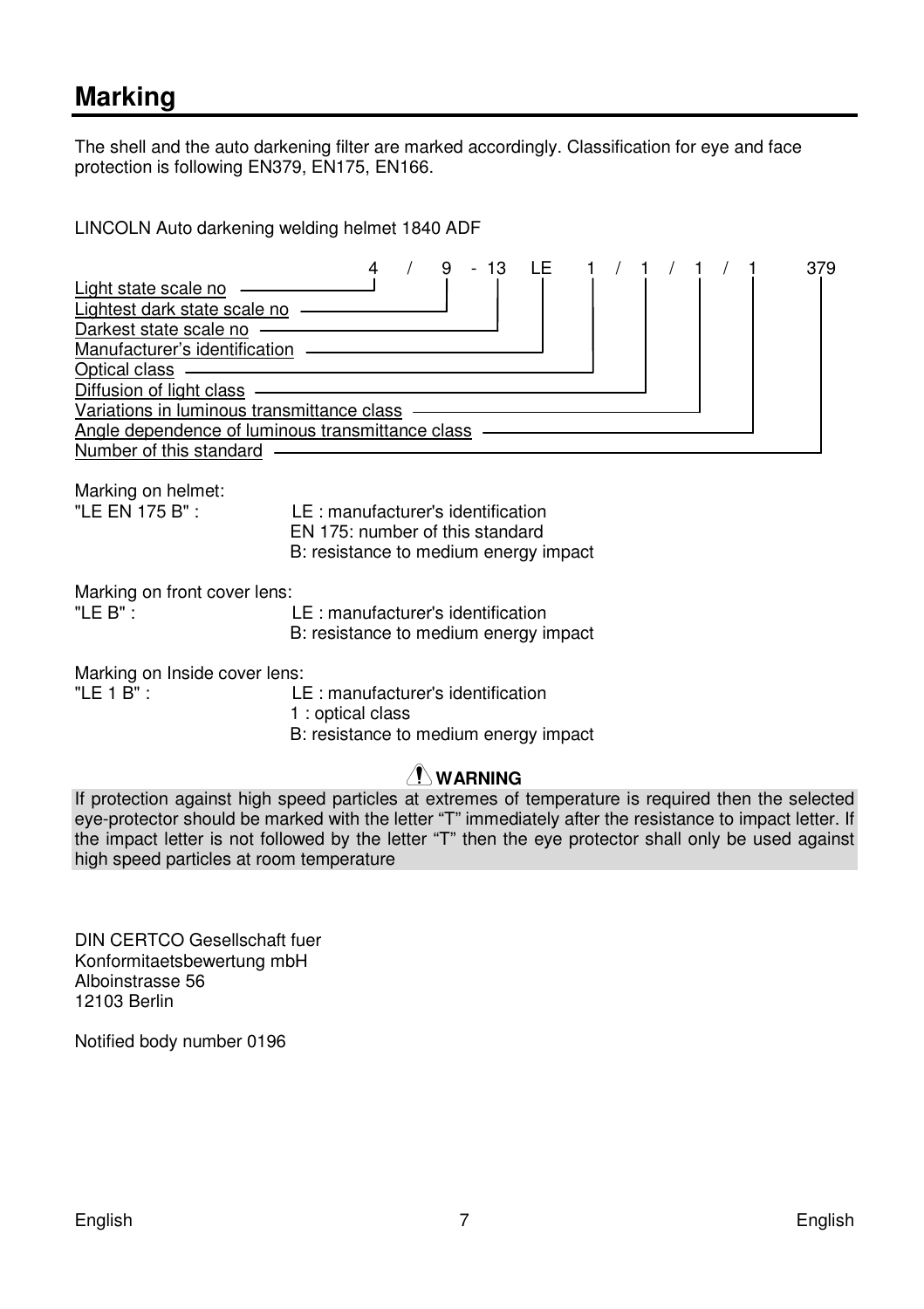## **Shade Guide Settings**

| PROCESS                    |                         |   |    |        |                  |                  |    |                  |     |     |     | <b>CURRENT IN AMPERE</b> |     |     |     |     |     |     |     |     |     |
|----------------------------|-------------------------|---|----|--------|------------------|------------------|----|------------------|-----|-----|-----|--------------------------|-----|-----|-----|-----|-----|-----|-----|-----|-----|
|                            | $\overline{\mathbf{c}}$ | 6 | 10 | 15     | 30               | 40               | 60 | 70               | 100 | 125 | 150 | 175                      | 200 | 225 | 250 | 300 | 350 | 400 | 450 | 500 | 600 |
| MMAW (STICK<br>ELECTRODES) |                         |   |    | 8      |                  |                  |    | 9                |     | 10  |     | 11                       |     | 12  |     |     | 13  |     |     | 14  |     |
| MAG                        |                         |   |    | $\bf8$ |                  |                  |    | $\boldsymbol{9}$ |     | 10  |     | 11                       |     |     |     | 12  |     |     | 13  |     | 14  |
| $\frac{G}{L}$              |                         |   | 8  |        |                  | $\boldsymbol{9}$ |    |                  | 10  |     | 11  |                          |     | 12  |     | 13  |     |     |     |     |     |
| $\frac{G}{M}$              |                         |   |    |        | $\boldsymbol{9}$ |                  |    |                  |     |     | 10  |                          | 11  |     |     | 12  |     | 13  | 14  |     |     |
| MIG WITH<br>LIGHT ALLOYS   |                         |   |    |        |                  | 10               |    |                  |     |     |     |                          | 11  |     | 12  |     | 13  |     | 14  |     |     |
| AIR-ARC<br>GOUGING         |                         |   |    |        |                  | 10               |    |                  |     |     |     | 11                       |     | 12  |     | 13  |     | 14  |     | 15  |     |
| PLASMA JET<br>CUTTING      |                         |   |    |        | 9                |                  |    |                  |     | 10  | 11  |                          | 12  |     |     | 13  |     |     |     |     |     |
| MICROPLASMA<br>ARC WELDING | 4                       |   | 5  |        | 6                | $\overline{7}$   |    | 8                | 9   |     | 10  |                          | 11  |     | 12  |     |     |     |     |     |     |
|                            | $\mathbf 2$             | 6 | 10 | 15     | 30               | 40               | 60 | 70               | 100 | 125 | 150 | 175                      | 200 | 225 | 250 | 300 | 350 | 400 | 450 | 500 | 600 |

#### Recommended shade numbers according to EN 379:2003

If your helmet does not include any one of the shades referenced above, it is recommended you use the next darker shade.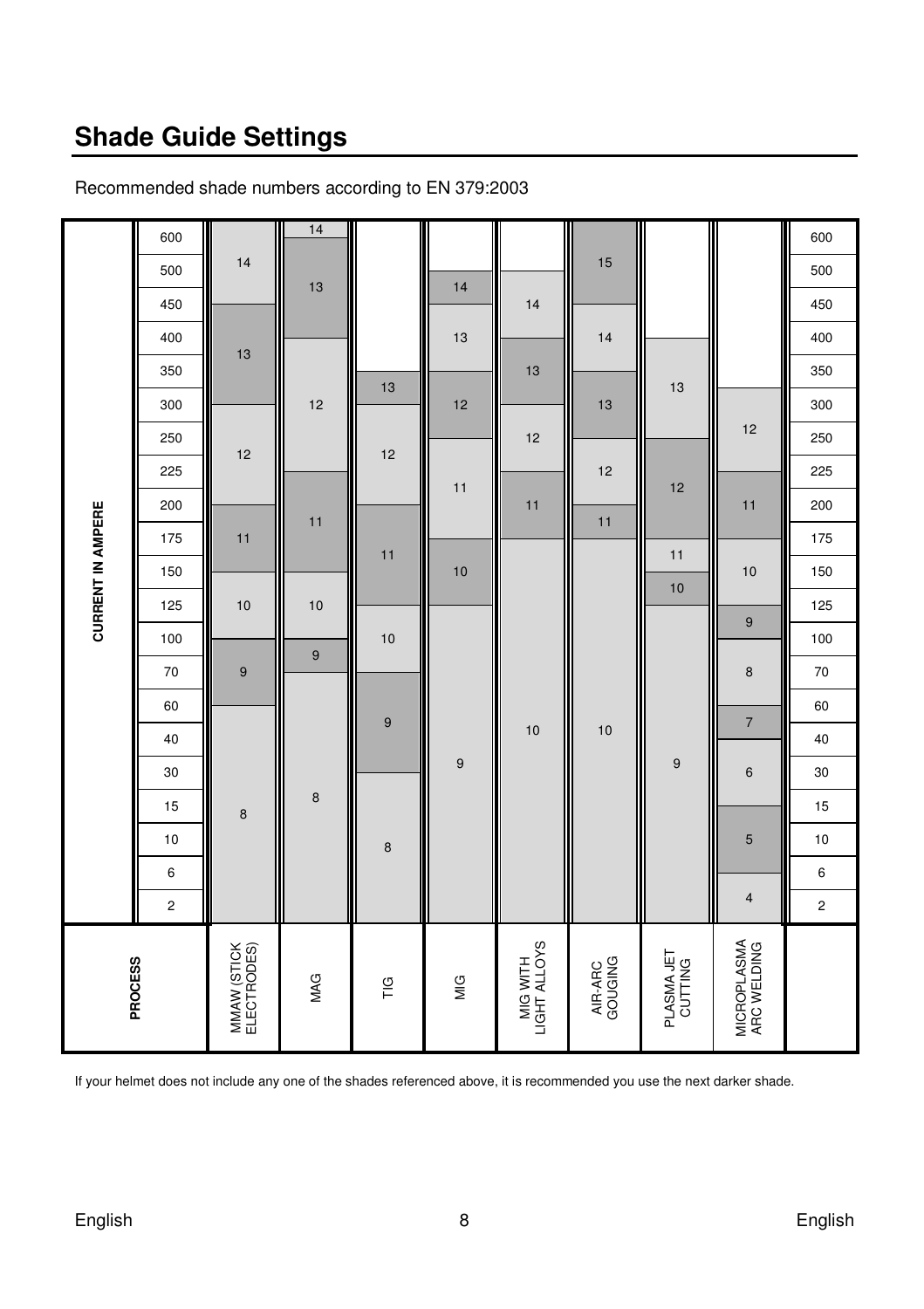## **Cartridge and Lens Replacement**

#### **Replacing Front Clear Cover Lens:**

#### **WARNING**

Replace the front cover lens if it is damaged.

Remove ADF holder assembly per Figure 1. Remove front cover lens from helmet assembly. Carefully remove gasket from cover lens. Install new cover lens into gasket and assemble to helmet shell. Make sure to assemble cover lens and gasket into helmet shell the same way as it was removed.

#### **Replacing Inside Clear Lens:**

#### $\sqrt{N}$  WARNING

Replace the inside clear lens if it is damaged

Remove ADF holder assembly per Figure 1. Remove shade cartridge from ADF holder. Place your fingernail in recess above cartridge view window and flex lens upwards until it releases from edges of cartridge view window.

**Change the Shade Cartridge:** Remove ADF holder assembly from helmet shell. See figure 1 for removal. Flex top end of the ADF holder to allow for ADF cartridge to be removed from frame. Install new ADF cartridge into frame per figure 2 below. Make sure that the ADF cartridge is inserted in ADF holder correctly as shown. Install ADF holder assembly into helmet shell.

Position the shade potentiometer inside of the helmet with the shaft protruding through the hole. From outside of the helmet, position dial panel onto the potentiometer shaft and secure potentiometer to shell, rotate shaft counterclockwise until an audible click is heard and install shade control knob with pointer positioned at **Grind** location on dial panel.

#### **INSTALLING AN AFTERMARKET MAGNIFYING LENS:**

Simply slide the magnifying lens into the short rail located on the sides of ADF holder per Figure 3. Shade cartridge must be removed from ADF holder to install magnifying lens.

**Cleaning:** Clean the helmet by wiping with a soft cloth. Clean cartridge surfaces regularly. Do not use strong cleaning solutions. Clean sensors and solar cells with soapy water solution and a clean cloth and wipe dry with a lint-free cloth. Do NOT submerge shade cartridge in water or other solution.







Figure 1 Figure 2 Figure 2 Figure 3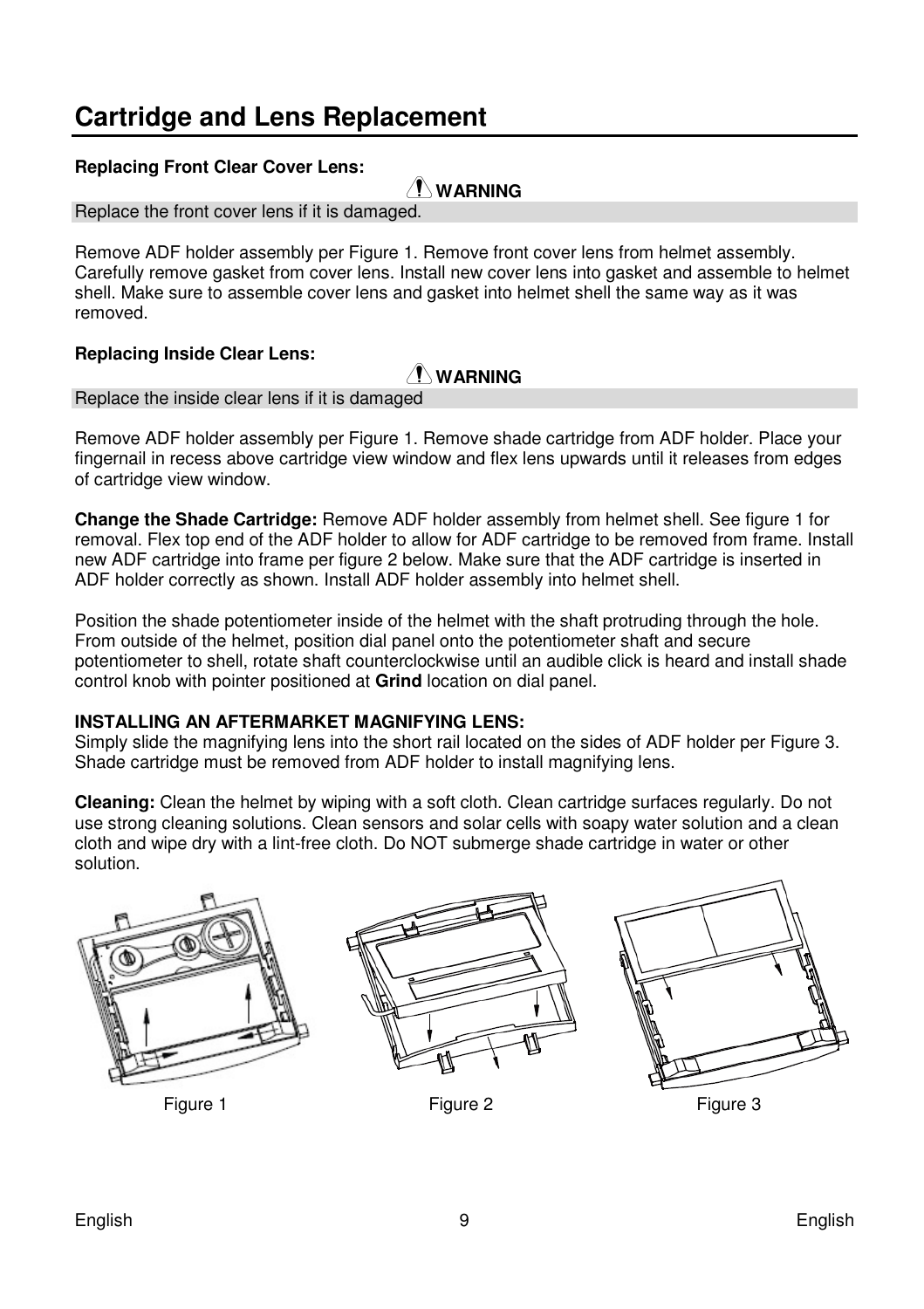## **TroubleShooting Guide**

Test your shade cartridge prior to welding by directing the front of the cartridge toward a bright source of light. Then, using your fingers, rapidly cover and uncover the sensors. The cartridge should darken momentarily as the sensor is exposed. A torch striker can also be used.

| <b>PROBLEM</b>                                  |                                            | <b>POSSIBLE CAUSE</b>                                                                                                                      | <b>SOLUTION</b>                                                                                                                                                                            |  |
|-------------------------------------------------|--------------------------------------------|--------------------------------------------------------------------------------------------------------------------------------------------|--------------------------------------------------------------------------------------------------------------------------------------------------------------------------------------------|--|
|                                                 |                                            | Front cover lens dirty.                                                                                                                    | Clean or replace front cover<br>lens.                                                                                                                                                      |  |
| Difficult to see through filter.                |                                            | Cartridge dirty.                                                                                                                           | Clean the Auto-Darkening<br>cartridge with soapy water<br>solution and soft cloth.                                                                                                         |  |
|                                                 |                                            | Sensitivity is set too low.                                                                                                                | Adjust sensitivity to required<br>level.                                                                                                                                                   |  |
|                                                 |                                            | Front cover lens dirty.                                                                                                                    | Clean or replace front cover<br>lens.                                                                                                                                                      |  |
| Filter does not darken when                     |                                            | Front cover lens is damaged.                                                                                                               | Check for cracked or pitted<br>front cover lens and replace<br>as required.                                                                                                                |  |
| arc is struck.                                  |                                            | Sensors are blocked or Solar<br>panel is blocked.                                                                                          | Make sure you are not<br>blocking the sensors or solar<br>panels with your arm or other<br>obstacle while welding.<br>Adjust your position so that<br>the sensors can see the weld<br>arc. |  |
|                                                 |                                            | <b>Grind Mode Selected</b>                                                                                                                 | Make sure proper shade is<br>selected.                                                                                                                                                     |  |
| Filter darkening without arc<br>being struck.   |                                            | Sensitivity set too high.                                                                                                                  | Adjust sensitivity to required<br>level.                                                                                                                                                   |  |
| Filter remains dark after<br>completing a weld. |                                            | Delay time set too high.                                                                                                                   | Adjust delay time to required<br>level.                                                                                                                                                    |  |
|                                                 |                                            | $\Lambda$ WARNING                                                                                                                          |                                                                                                                                                                                            |  |
|                                                 | ADF is cracked.                            | Cease (STOP) using this product if this problem exists. UV/IR<br>protection may be compromised resulting in burns to the eyes<br>and skin. |                                                                                                                                                                                            |  |
|                                                 | Weld spatter is<br>damaging the<br>filter. | Missing, damaged, broken,<br>cracked or distorted front<br>cover lens.                                                                     | Replace front cover lens as<br>needed.                                                                                                                                                     |  |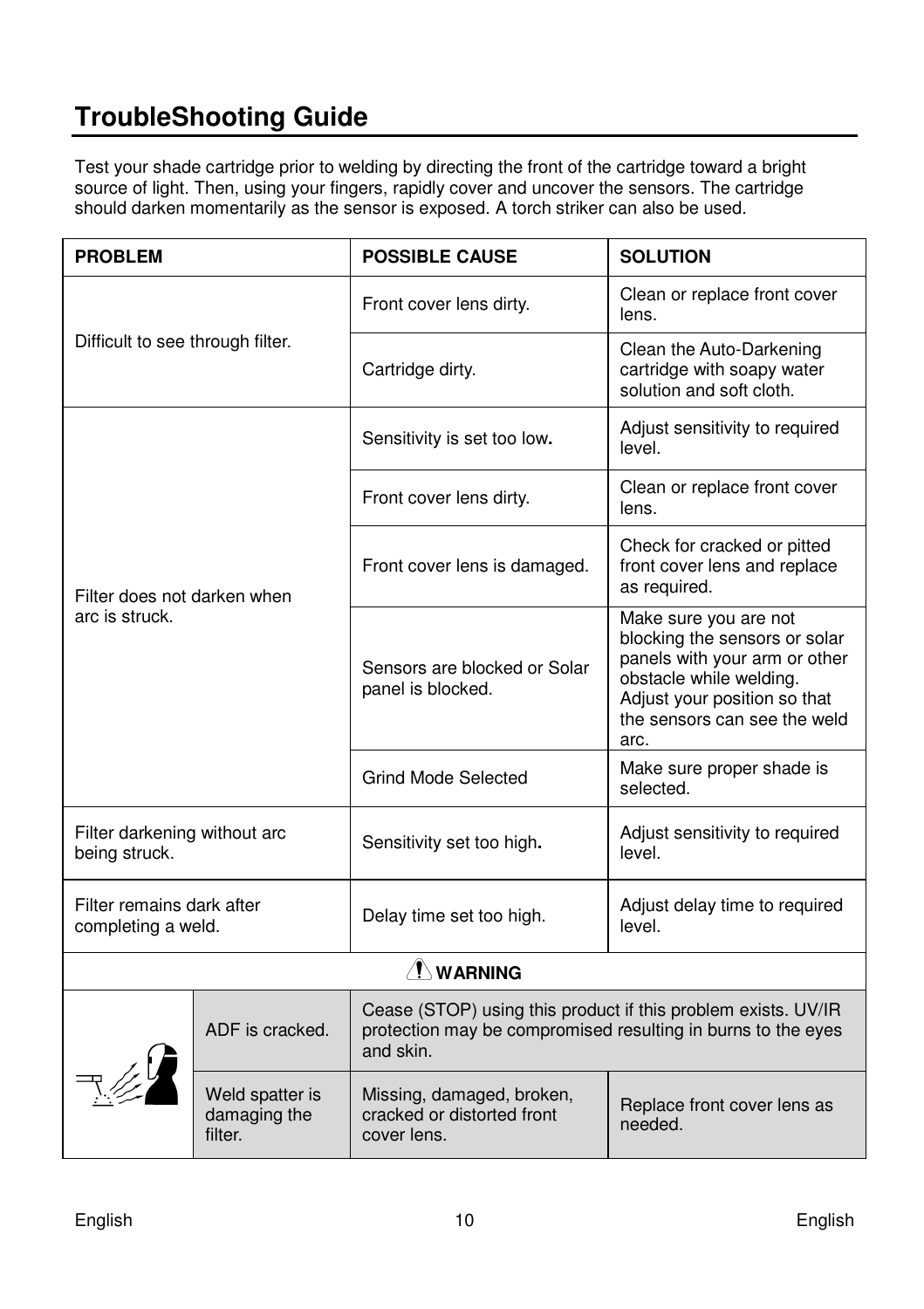## **WEEE**

**English**  Do not dispose of electrical equipment together with normal waste! In observance of European Directive 2002/96/EC on Waste Electrical and Electronic Equipment (WEEE) and its implementation in accordance with national law, electrical equipment that has reached the end of its life must be collected separately and returned to an environmentally compatible recycling facility. As the owner of the equipment, you should get information on approved collection systems from our local representative. By applying this European Directive you will protect the environment and human health!

## **Spare Parts**

#### **Part List reading instructions**

- Use the illustration of assembly page and the end of the catalogue to determine where the part is located for your particular code.
- Do not use this part list for an item if its code number is not listed. Contact the Lincoln Electric Service Department for any code number not listed.

First, read the Part List reading instructions above, then refer to the "Replacement Parts" chapter, that contains a picture-descriptive part number cross-reference.

## **Warranty Information**

#### **SPATTER DAMAGE IS NOT COVERED BY WARRANTY:**

Do not use this product without the correct protective clear lenses installed properly on both sides of the Auto-Darkening Filter cartridge (ADF). The clear lenses supplied with this helmet are properly sized to work with this product and substitutions from other suppliers should be avoided.

07/06

08/12